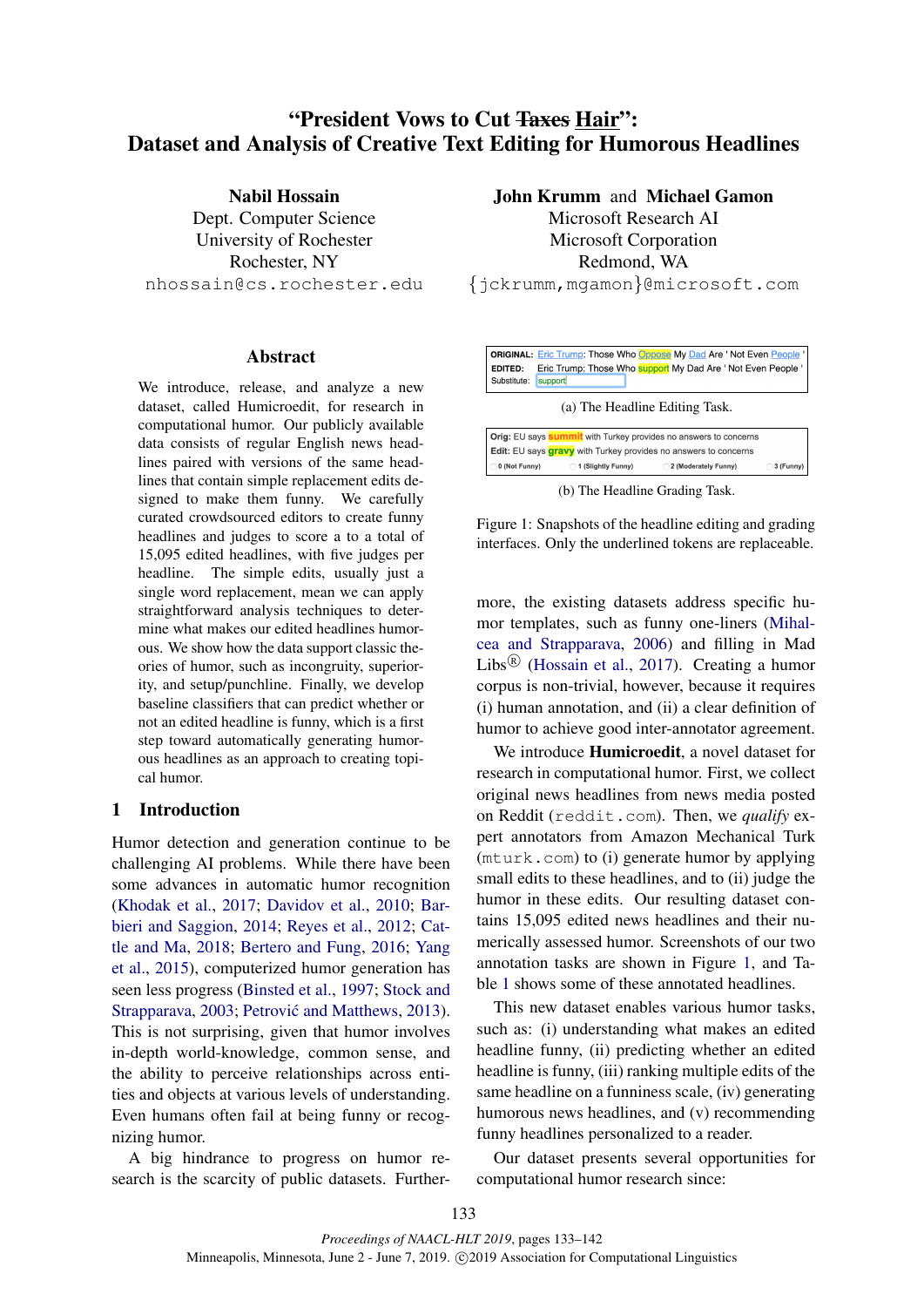- Headlines do not have specific templates.
- Headlines contain very few words, but convey a lot of information.
- A deeper understanding of world-knowledge and common-sense is needed to completely understand what makes a headline funny.
- Humorous headlines are often generated using several layers of cognition and reasoning.
- Despite us carefully qualifying annotators, their knowledge, preferences, bias and stance towards information presented in headlines influence whether they perceive a potentially funny headline as humorous, offensive, confusing, etc.

The presence of these factors suggests that thorough humor comprehension in our dataset requires the development of NLP tools that are not only robust at pattern recognition but also capable of deeper semantic understanding and reasoning. As an initial exploration of this proposition, we perform various data analysis against the background of humor theories, and we train and examine classifiers to detect humorous edited headlines in our data.

## 2 The Humor Dataset

In this section, we describe how we gathered our set of original headlines, directed editors to make them funny, employed graders to assess the level of humor in the modified headlines, and created the Humicroedit dataset.

#### 2.1 Task Description

Our goal is to study how humor is generated by applying short edits to headlines. News headlines are ripe for humor, since they convey rich information using only a few words. While the short form may seem to limit context, readers have rich background information in the form of their existing world knowledge, which helps them understand the headline. Allowing only short edits means we can apply focused analysis on the tipping point between regular and funny.

Therefore, our task is to edit a headline to make it funny, where an edit is defined as the insertion of a single-word noun or verb to replace an existing entity or single-word noun or verb. Note that our rules do not allow:

• Addition/removal of a whole noun/verb phrase, except removal of noun phrases that are entities (e.g., One World, Virtual Reality).

• Removal of sub-tokens within entities (e.g., replacing only "States" in "United States").

The decision to strictly avoid edits of other partsof-speech (POS) words was motivated by the observation in our pilot experiments that those edits did not provide enough variety of humor. For example, when substituting adjectives and adverbs, our editors mostly used antonyms or superlatives. Switching nouns and verbs, on the other hand, enables the introduction of diverse novel connections between entities and actions.

To identify the replaceable entities, we apply named entity recognition (NER) and POS tagging using the Stanford CoreNLP toolkit (Manning et al., 2014). We allow for replacement of only those entities that are well-known, according to the Microsoft Knowledge Base<sup>1</sup>. This improves the likelihood that the terms are familiar to both headline editors and humor judges. We allow a noun (or verb) to be replaced if it is an unambiguous noun (or verb) in WordNet (Fellbaum, 1998) (i.e., has a single WordNet POS). Editors are only allowed to replace one of the selected replaceable words/entities in the headline.

We refer to a single-term substitution of this type as a "micro-edit", and we will use this term interchangeably with "edit" in the remainder of this paper. Micro-edits approach the smallest change that can induce humor in text, letting us focus intently on what causes humor.

## 2.2 Collecting Headlines

We build our dataset from popular news headlines posted on the social media site Reddit. This strategy steers us towards a set of headlines that is part of general discourse, rather than being only of specialized interest, which would make editing them for humor difficult.

We obtain all Reddit posts from the popular subreddits r/worldnews and r/politics from January 2017 to May 2018 using Google Big-Query<sup>2</sup>. Each of these posts is a headline from a news source. We remove duplicate headlines and headlines that have fewer than 4 words or more than 20 words. Finally, we keep only the headlines from the 25 English news sources that contribute the most headlines in the Reddit data, resulting in a total of 287,076 news headlines.

<sup>1</sup> http://blogs.bing.com/search/2013/03/21/understandyour-world-with-bing/

<sup>2</sup>https://cloud.google.com/bigquery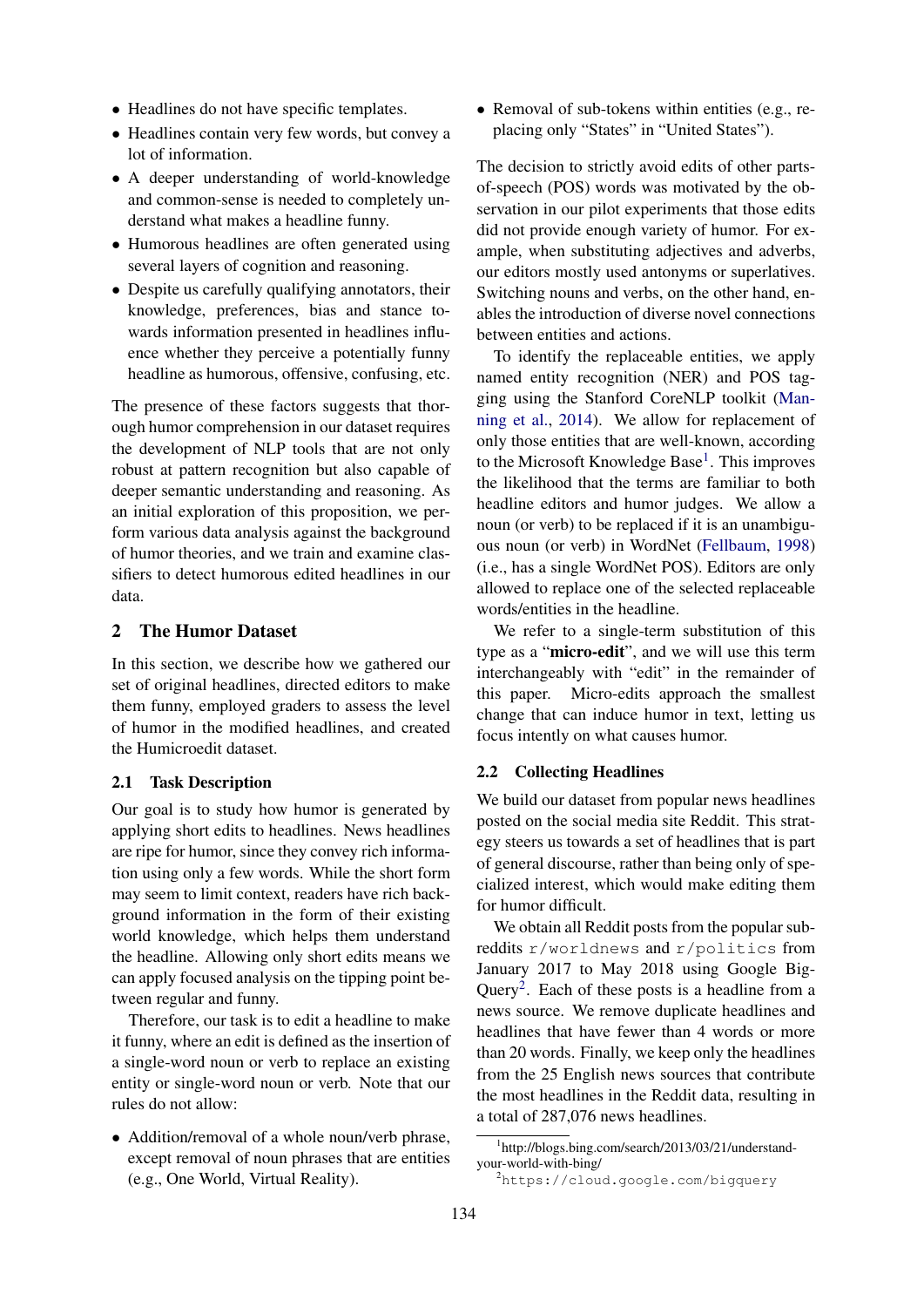| ID             | <b>Original Headline</b>                                                              | <b>Substitute</b> | Grade         | <b>Prediction</b> |
|----------------|---------------------------------------------------------------------------------------|-------------------|---------------|-------------------|
|                | Kushner to visit <b>Mexico</b> following latest Trump tirades                         | therapist         | 2.8           |                   |
| 2              | Trump wants you to take his <b>tweets</b> seriously. His aides don't                  | hair              | 2.8           | ✓                 |
| 3              | Essential Politics: California's hottest congressional <b>races</b> , ranked          | mistresses        | 2.8           | x                 |
| $\overline{4}$ | Hillary Clinton Staffers Considered Campaign Slogan 'Because It's Her Turn'           | fault             | 2.8           | x                 |
| 5              | Trump Vows North Korea Could be Met With 'Fire and Fury'                              | marshmallows      | 2.6           | ✔                 |
| 6              | Here's how <b>Wall</b> Street is reacting to Trump's tax plan                         | sesame            | 2.4           | ✓                 |
|                | Swedish prosecutor says <b>truck</b> attack suspect has not spoken                    | mime              | 2.4           | x                 |
| 8              | Steve Bannon questioned by special counsel                                            | kindergarteners   | 2.4           | x                 |
| 9              | New survey shows majority of US troops has 'unfavorable' view of Obama's <b>years</b> | ears              | $2.2\,$       | x                 |
| 10             | The Latest: BBC cuts ties with Myanmar TV station                                     | pies              | 1.8           | $N/A$ (train)     |
| 11             | Bill Maher: "I <b>doubt</b> that Trump will be president the full term"               | hope              | 0.2           |                   |
| 12             | Malawi arrests 140 in clampdown after 'vampirism' killings                            | rumors            | $0.2^{\circ}$ | x                 |
| 13             | <b>Rising</b> Dem star announces engagement to same-sex partner                       | gay               | 0.0           | x                 |
| 14             | <b>Taylor Swift</b> claims Denver DJ sexually assaulted her back in 2013              | hen               | 0.0           | ¥                 |
| 15             | 4 soldiers killed in Nagorno-Karabakh fighting: Officials                             | rabbits           | 0.0           | v                 |

Table 1: Some headlines in our dataset and their edits, mean funniness grades, and accuracy of funniness prediction by LSTM. We acknowledge that some of these are offensive, but we use them for analysis in Section 4.1.

#### 2.3 Annotation

For our data annotation tasks, we use Mechanical Turk workers who (i) are located in the U.S., (ii) have a HIT approval rate greater than 97%, and (iii) have more than 10,000 HITs approved. To ensure high data quality, we further qualify distinct sets of (i) turker judges for recognizing humor in an edited headline, and (ii) editors adept at editing headlines to generate humor.

## 2.3.1 Qualifying Humor Judges

We manually collected a set of 20 original news headlines and edited each of them such that some edits are funny and some are not. We asked several members of our research group to assess the funniness of each edited headline using the following integer scale developed by Hossain et al. (2017):

- 0 Not funny 1 Slightly funny
- 2 Moderately funny 3 Funny

We instructed internal and turker judges (i) to grade objectively regardless of their own stance towards issues, entities and information expressed in the headline, and (ii) to grade an edited headline as funny if they believed it would be funny to a large audience. Further, we instructed judges to grade an edited headline as funny if either the headline was funny by itself regardless of the original headline, or the headline was only funny when considering how the original headline was changed.

We labeled the ground truth funniness of each of these 20 edited qualifier headlines as its mean internal judge grade. For the qualification task, we classified as funny any edited headline with a mean grade of 1.0 or above.

Next, we launched the same task on Mechanical

Turk until we found 150 qualified judges (60% of the candidates). Turkers were qualified if (i) they had 3 or fewer classification errors according to our 1.0 threshold, and (ii) on average, their grades were within 0.6 of the mean internal judge grades.

We calculated the inter-annotator agreement for assigning headline funniness grades using the Krippendorff's  $\alpha$  interval metric (Krippendorff,  $1970$ ) — a real number in the range  $[-1, 1]$ , with  $-1$ , 0 and 1, respectively, implying complete disagreement, no consensus and full agreement. The  $\alpha$  for the internal judges and qualified turker judges were, respectively, 0.57 and 0.64.

## 2.3.2 Qualifying Humor Editors

For editor qualification, we randomly sampled 60 headlines, split into 6 separate Mechanical Turk tasks of 10 headlines each. Candidate editors were asked to complete one of these tasks, which was to make each headline as funny as possible to a general audience using a micro-edit. Task participants were instructed not to apply the following edits:

- Cheap humor generation techniques: add profanity, slang, bathroom/potty humor, *crude* sexual references or informal language.
- Squeeze multiple words into one (e.g., Housecat, JumpedOverWall).

Next, we used 7 qualified judges to assess the funniness of each edited headline of each candidate. We qualified all candidates whose mean funniness of edited headlines was above 0.8 or the task's average headline's funniness grade, whichever was higher. In total, we obtained 100 qualified editors (57.5% of the candidates) who met our expectations in their ability to create funny headlines.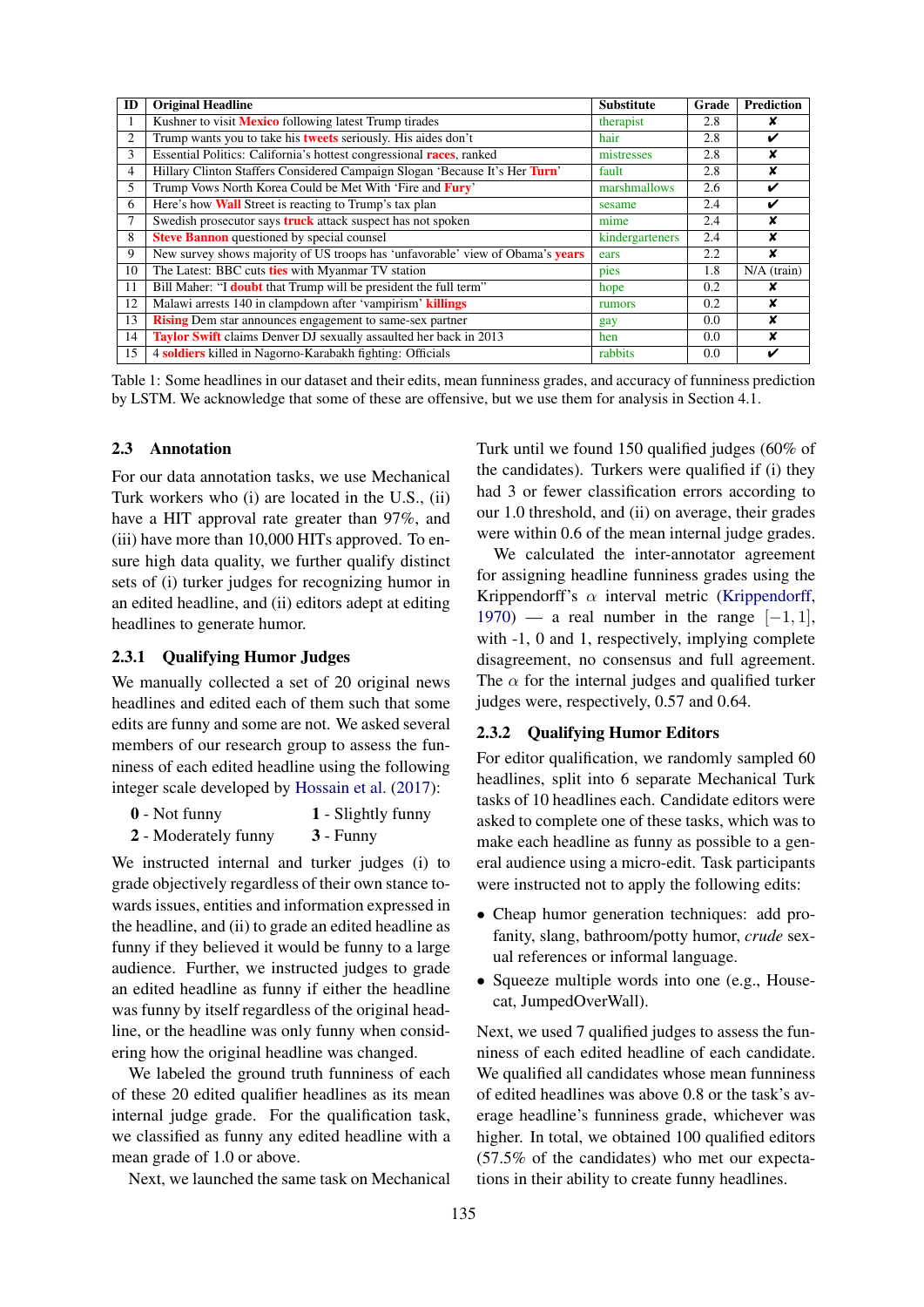## 2.4 Data Collection and Quality Control

For our final dataset, we randomly sampled a total of 5,170 news headlines from our Reddit dataset, obtaining roughly an equal number of headlines from each news source. We asked 3 editors to edit each headline and 5 judges to grade each edited headline. Multiple micro-edits of the same headline allow us to compare different edits in terms of their effectiveness for generating humor, which we leave for future work.

To avoid turker exhaustion and decision fatigue, we performed the annotation task over a series of mini-batches launched at least 24 hours apart. After each round of editing, we applied tools to (i) check the edits for spelling mistakes which we manually corrected, and (ii) to find and eliminate inserted tokens that were a concatenation of two or more words (e.g., selftanner). To allow diversity in annotations, we applied a maximum HIT limit for annotators per batch. After each batch was completed, we temporarily suspended those editors and judges who had done significantly more HITs than the rest, until the others caught up.

Lastly, as we obtained more and more annotated data, the editors started employing the same humor generation strategies (e.g., inserting words from a small vocabulary). Consequently, judges saw repeated, identical edits, so the element of surprise was gone, and the judges were grading fewer humorous edited headlines as funny. We addressed this by randomly sampling a set of editors and judges for each batch, obtaining new editors and judges over time, and removing those editors who had done a majority of the HITs but whose edits' average funniness grade fell below a threshold  $(=0.7)$  after they participated in a batch. We also removed judges who repeatedly assigned very low funniness grades compared to the 4 other judges for the same edit. The judges' agreement score based on  $\alpha$  was 0.20, showing modest agreement considering the factors above and others such as judges' personal preferences, bias, political stance, etc. which make consensus difficult.

Our Humicroedit dataset includes 15,095 unique edited headlines graded for funniness. For annotating a single headline, we paid 10 US cents to editors and 2.5 US cents to judges. There were also small costs for qualification. Our total cost for obtaining the dataset is about USD  $4,500^3$ .



Figure 2: Histograms of humor potentials of headlines and mean funniness of unique edited headlines. The humor potential of a headline is the mean funniness score over all edits, shown as the red curve. The blue curve shows the histogram of the mean score of each distinct edited headline.

## 3 Humor Analysis

In this section, we analyze what types of microedits are effective at creating humor in our dataset, and we discuss our findings against the background of humor theories.

Figure 2 shows the histogram of the mean rating of each edited headline. While the majority of the headlines achieve slight to moderate levels of humor, some of them appear inherently difficult to make humorous by micro-editing. We noticed that editors encountered difficulty making headlines funny when the headlines had very negative themes, such as shootings, death, etc., and when they focused on information less likely to be known by a general audience (e.g., relatively unknown person, an insignificant political issue).

## 3.1 Humor Generation Strategies

By manual inspection, we can gain insights into humor generation strategies employed by our editors, which we discuss with references to Table 1:

- 1. Using a word that forms a meaningful n-gram with the adjacent words (e.g., ID 5: Fire and Fury marshmallows; ID 6: Wall sesame street).
- 2. Connection between replaced word and the replacement: replacements that are semantically distant from (e.g., ID 1: Mexico therapist) or similar in pronunciation to (e.g., ID 10: ties pies) to the replaced word.
- 3. Using a word that makes a strong connection with an entity in the headline (e.g., ID 2: Trump and hair; ID 9: Obama and ears).
- 4. Creating sarcasm (ID: 11).
- 5. Belittling an entity or noun in the headline (e.g., ID 4: Hillary Clinton's turn fault; ID 9: Obama's years ears).

<sup>&</sup>lt;sup>3</sup>Dataset: cs.rochester.edu/u/nhossain/humicroedit.html. Total cost is USD 4,500, not USD  $4,500^3$  (joke!)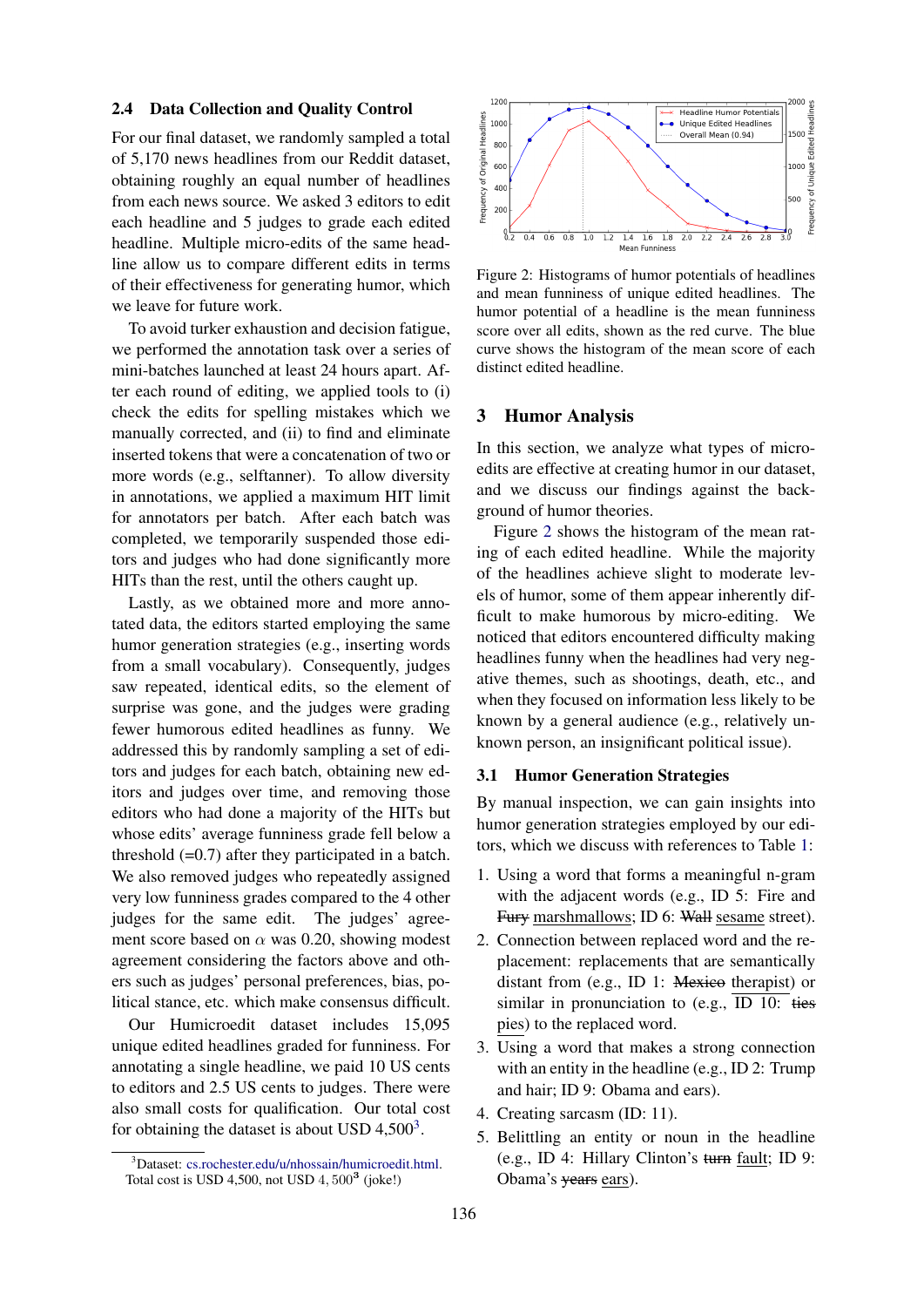- 6. Tension suppression<sup>4</sup>: making a serious headline silly (e.g., IDs 5 and 9).
- 7. Inserting words that generate incongruity (common among most examples in Table 1).
- 8. Setup and punchline: let the headline build up towards an expected ending, and then change words towards the end to produce a coherent but surprising ending (e.g., IDs 3, 4 and 5).

#### 3.2 Clusters of Replacement Words

Each micro-edit used a new replacement word to change the headline. We clustered these replacement words using their GloVe word vectors (Pennington et al., 2014) and  $k$ -means clustering, with  $k = 20$ . Our manually-generated cluster names are shown in Table 2, where the clusters are ordered by the mean funniness score of the edited headlines whose replacement word is in the cluster. For each cluster, we show the frequency with which the cluster was used for replacement words and frequent sample words from the cluster.

We can compare our automatically generated clusters with those of Westbury and Hollis (2018). They manually created six clusters from the 200 funniest, single words in Engelthaler and Hills (2018) and then they added more words algorithmically. Four of their six manually curated classes have direct correspondences to our automatically curated classes: *sex*, *insults*, *bodily functions*, and *animals*. We did not find an equivalent to their *profanity* class, because we instructed our editors to avoid profanity. There is also a *party* class that we do not have. Overall, though, we find good agreement between their manually curated classes and some of our automatically generated clusters, leading us to believe that our clusters are meaningfully representative of humor generation strategies for our task.

#### 3.3 Support for Theories of Humor

Our rated headlines give us an opportunity to explore theories of humor in a systematic way. We find, in general, that these theories are supported by our data.

#### 3.3.1 Length of Joke

Although some linguists argue that jokes should make economical use of words (Tomoioagă, 2015), Ritchie (2004) argues that jokes often have extra information, which can make a joke funnier.



Figure 3: Short headlines did not lend themselves to high humor scores, while longer headlines generally had more potential for humor. The blue line shows the raw distribution of headline lengths in our data, and the red line shows the mean funniness score over different lengths.

While humorous headlines form a special niche of jokes, we observed that longer headlines generally had higher humor potential.

Figure 3 shows that the population of our collected headlines from Reddit has a length distribution with a peak at 10 words and a long tail to the right. The least funny edited headlines are the shortest, and the most funny are the longest. This makes sense since very short headlines (4-5 words long) barely have enough contextual information to exploit to make a humorous edit, whereas headlines that have very rich contexts generally allow editors more flexibility to generate humor. We note that Dunbar et al. (2016) also found that longer jokes are funnier, but that some jokes could be too complicated to be funny.

We can also examine the number and proportion of *replaceable* words and how these numbers affect funniness. In our dataset, the number of replaceable words ranged between 1 and 12, and funniness grades of micro-edits were significantly lower at the two extremes. Editors apparently had difficulty generating humor when they were severely constrained in choosing a word to replace, or when they had too many choices for replacement. However, edited headlines with a higher proportion of replaceable words were generally funnier, as shown in Table 3. This suggests that allowing editors more freedom in choosing words from the headline to edit results in better humor, or that high proportion of nouns, entities and verbs in the headline increases the chance of successful humor generation.

## 3.3.2 Incongruity for Humor

We see evidence for the incongruity theory of humor (Morreall, 2016). Jokes that use incongruity

<sup>&</sup>lt;sup>4</sup>This is also known as the relief theory of humor.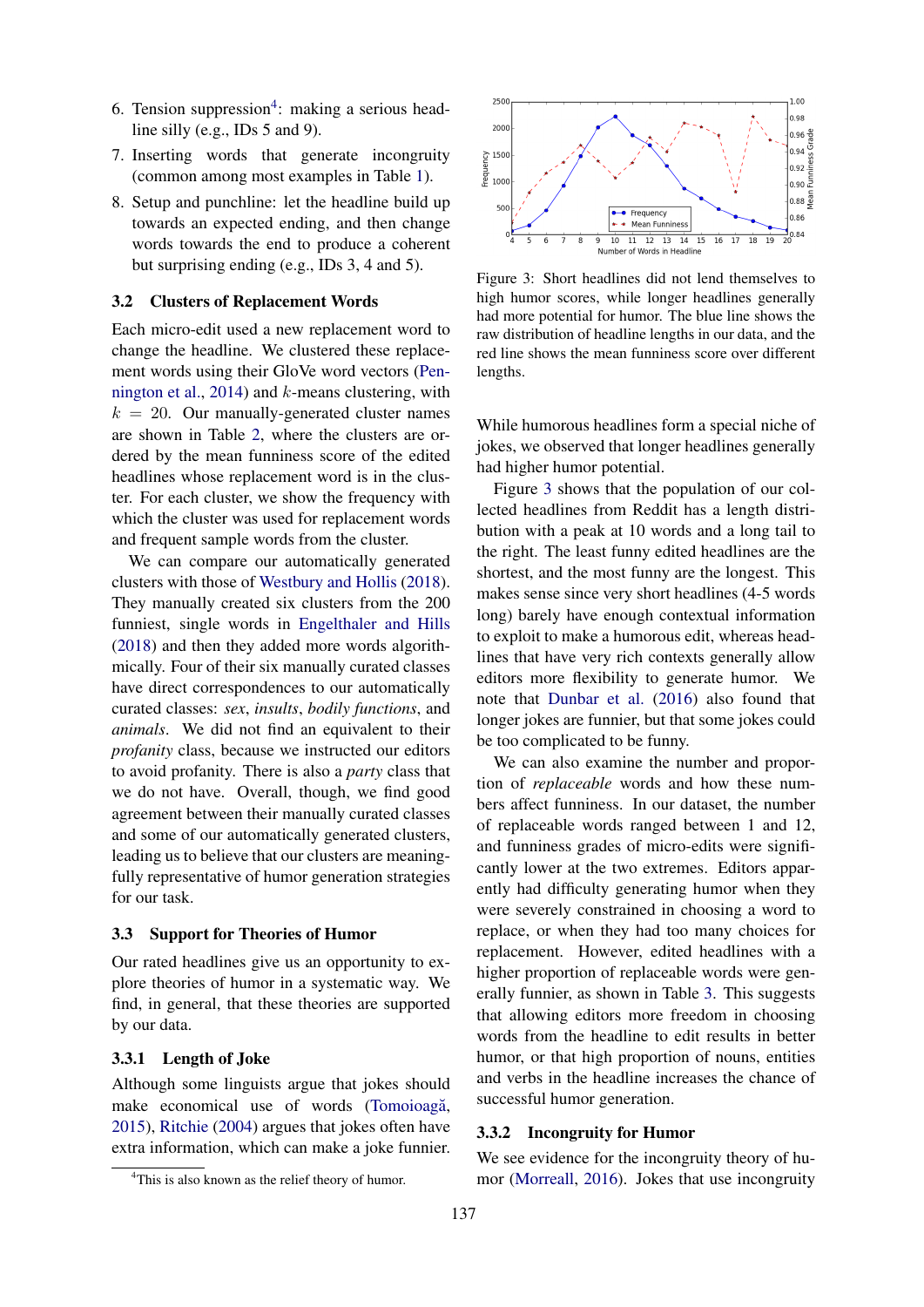| Class Label         | Funniness | Frequency % | 5 Frequent Sample Words                         |
|---------------------|-----------|-------------|-------------------------------------------------|
| clothes and fashion | 1.213     | 5.77        | hair, pants, haircut, fashion, underwear        |
| sex                 | 1.209     | 3.52        | orgy, spank, mistress, porn, striptease         |
| food (savory)       | 1.113     | 3.89        | cheese, sandwich, chicken, potato, tacos        |
| eating              | 1.048     | 4.18        | food, pizza, dinner, restaurant, eat            |
| fantasy characters  | 1.036     | 4.94        | clown, aliens, penguin, robot, ghost            |
| music and shows     | 1.023     | 3.85        | dance, circus, music, sings, mime               |
| bodily functions    | 1.021     | 3.11        | diet, brain, odor, dandruff, pimple             |
| food (snacks)       | 1.017     | 5.36        | pumpkin, cake, vodka, cookies, candy            |
| animals             | 1.000     | 9.22        | dog, monkey, puppy, cats, duck                  |
| various nouns $(1)$ | 0.935     | 5.82        | toupee, hoedown, jaywalking, barbers, seance    |
| jobs and roles      | 0.890     | 4.95        | children, wife, baby, mother, barber            |
| insults             | 0.876     | 3.36        | clowns, tantrum, trolls, racist, whining        |
| emotional           | 0.868     | 7.74        | love, hug, jokes, fights, cry                   |
| leisure             | 0.862     | 6.01        | vacation, shopping, tanning, hotel, pool        |
| sports              | 0.856     | 3.03        | horse, game, bowling, golf, wrestling           |
| various nouns $(2)$ | 0.850     | 4.90        | water, nose, balloon, gas, smoke                |
| human deficiencies  | 0.803     | 4.21        | lies, ignorance, humor, boredom, stupidity      |
| media               | 0.787     | 4.20        | tweet, movie, book, video, television           |
| aspirations         | 0.726     | 7.28        | party, date, people, money, model               |
| corrupted           | 0.712     | 4.48        | president, bribes, politicians, destroy, prison |

Table 2: Twenty clusters of replacement words with manually determined cluster labels.

| Repl. Words Prop. $\parallel$ 0.2   0.4   0.6   0.8   1.0 |  |  |  |
|-----------------------------------------------------------|--|--|--|
| Mean Funniness    0.87   0.92   0.95   0.94   1.0         |  |  |  |

Table 3: Edited headlines were judged funnier when they had a larger proportion of replaceable words.

aim to violate an expectation, with the expectation normally set up by the joke itself. We test incongruity by examining the relationship between the replacement words chosen by our editors and words in the original headline using cosine distances between their GloVe vectors. If incongruity is important, we expect the replacement word to be distant from the headline's original words.

The results of this analysis are shown in Figure 4. Our approach involved computing the correlations between mean funniness scores of edited headlines and different GloVe distances between their replacement words and the other words in the headline serving as context. In order to sharpen the analysis, we looked at subsets of headlines with extreme funniness scores. For instance, the left-most data points in Figure 4 pertain only to those edited headlines that are in the top and bottom 5% of mean scores, which filters out headlines whose scores are in the middle.

The four curves higher on the plot show a relatively high correlation between humor scores



Figure 4: Correlations of word vector based cosine distances with mean funniness at various dataset sizes. We measure distance (and its absolute value) between the replaced word(s) and the added word, and also their minimum, maximum and average distances with the set of other words in the headline.

and the cosine distance between the added word ("add" in legend) and the replaced word ("repl" in legend) or the other words in the headline ("cntx" in legend). This suggests that incongruity leads to humor. The three lower curves show there is not a strong correlation between humor and the distance between the original, replaced word the other words in the headline. Finally, smaller, less humor-ambiguous data leads to stronger positive correlations, which suggests that higher incongruity leads to more quality humor.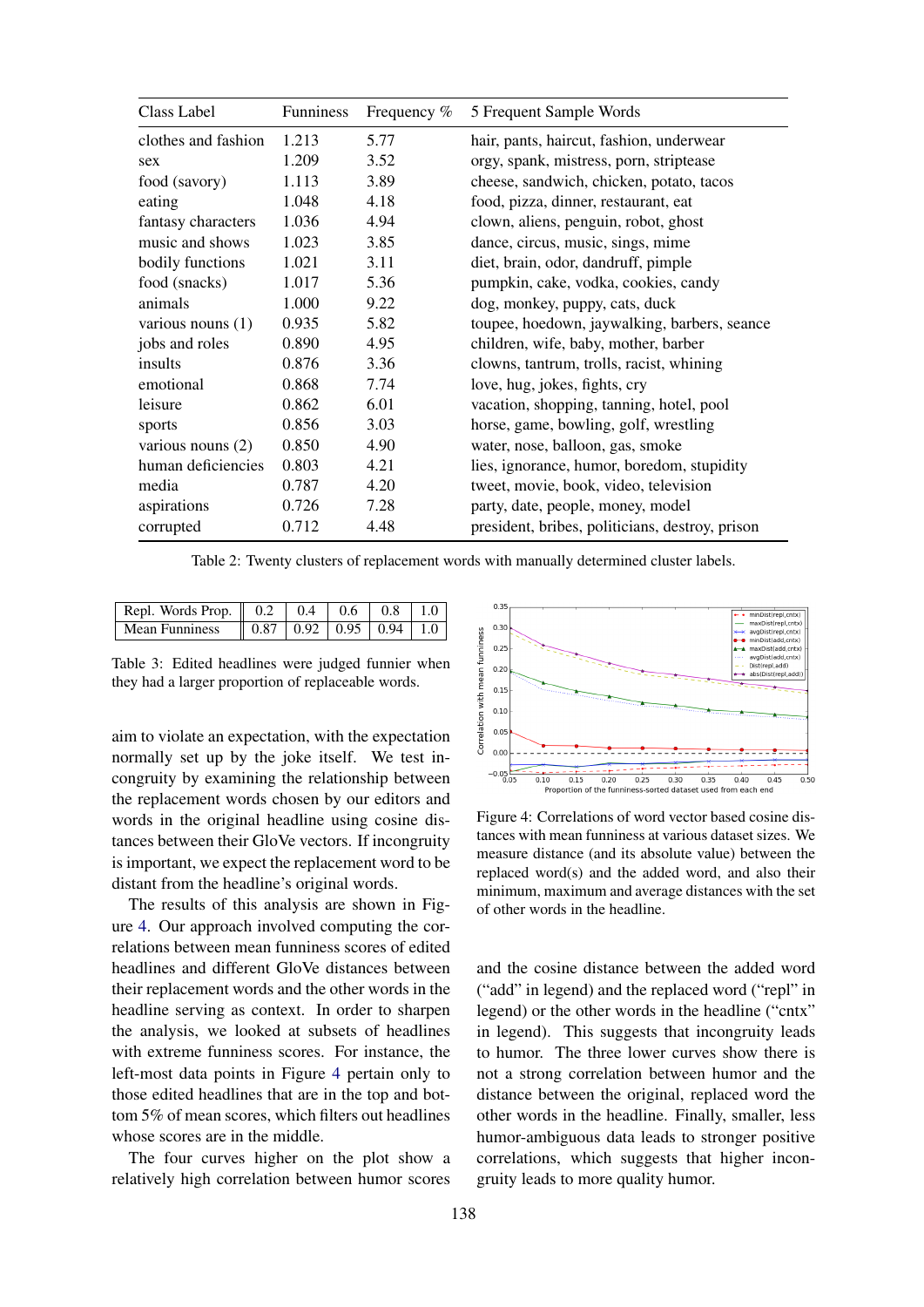

Figure 5: The joke profile graph for setup and punchline humor, showing that word substitutions toward the end of the headline normally lead to better humor.

#### 3.3.3 Setup and Punchline

We specifically studied whether the "setup and punchline" (Rochmawati, 2017) approach is used in funny headline generation, where the humor comes toward the end of the joke after a setup at the beginning. This has been verified numerically for funny cartoon captions by Shahaf et al. (2015). For our analysis, we construct the joke profile graph, shown in Figure 5. It shows the proportion of time the editors substituted a word at each relative word position bin compared to if they randomly chose a word to substitute. Specifically, the red curve in the plot shows the proportion of replacement word locations if they were chosen randomly from those available in the editing task. The green curve shows the proportion of word locations actually chosen by our editors, and the blue curve shows the difference. We see that the blue line rises monotonically toward the end of the headline, meaning that editors tend to prefer replacing words later in the headline. The plot also shows the average funniness grade as a dotted line as a function of the position of the replacement word. It rises dramatically toward the end, showing that the funniest headlines were generally those with a replacement word toward the end.

#### 3.3.4 Superiority for Humor

Jokes often express our feelings of superiority over someone else (Morreall, 2016). This can lead to frequent use of negative sentiment in jokes, as found by Mihalcea and Pulman (2007) in their analysis of humorous texts. We find similar support in our clusters of replacement words in Table 2, where the clusters labeled *insults*, *human deficiencies*, and *corrupted* are all comprised of words that tend to denigrate other people, accounting for about 12% of the substitute words inserted by our editors.

#### 4 Humorous Headline Detection

In this section, we develop baseline classifiers to infer whether an edited headline is funny. Given our dataset, there are three possible combinations of information that we can use to detect humor:

- 1. Using only the edited headline to predict whether it is funny or not.
- 2. Using only the original headline to predict its potential for funniness.
- 3. Using both original and edited headlines to jointly predict resulting funniness.

We address the first of these scenarios. A classifier of this type could be used in a generate-andtest setting to create humorous headlines by trying different micro-edits.

To map the range of observed funniness grades (see Figure 2) to the funny/not-funny classes, we sort our full dataset in decreasing order of mean funniness<sup>5</sup> scores, and we take the top  $X\%$  of the data from each end, at size intervals of 10%. Note that each train/test split has an equal number of funny and not-funny headlines, establishing a 50% majority class baseline for accuracy.

We first trained a number of non-neural classifiers (logistic regression, random forest, SVM), using two feature sets: n-gram features (1, 2 and 3-grams combined) and features based on GloVe embeddings<sup>6</sup> as shown in Figure 4. We use 80% of the data for training and 20% for testing. We optimized hyperparameters for accuracy on 10-fold cross validation on the training set. The random forest classifier consistently performed best, so we only report its test set performance.

We also applied a neural baseline model using a single-layer bi-directional LSTM (Hochreiter and Schmidhuber, 1997) with 16 hidden units, a dropout of 0.5, and GloVe pre-trained embedding of the sequence of words in the edited headline. The training set was further split into 80%- 20% splits for training and validation. We used a mini-batch size of 32 with up to 25 epochs to train our model, optimizing for cross-entropy.

Table 5 shows the results obtained with our classifiers. LSTM performs better than random forest with either n-gram (Rf-ngram) or GloVe features (Rf-Glv), achieving our best accuracy of 68.54%

<sup>&</sup>lt;sup>5</sup>We then sort by increasing standard deviations of grades to further rank headlines which tie on funniness, as lower standard deviation indicates stronger judge agreement.

<sup>&</sup>lt;sup>6</sup>This is our only feature set that uses the replaced word.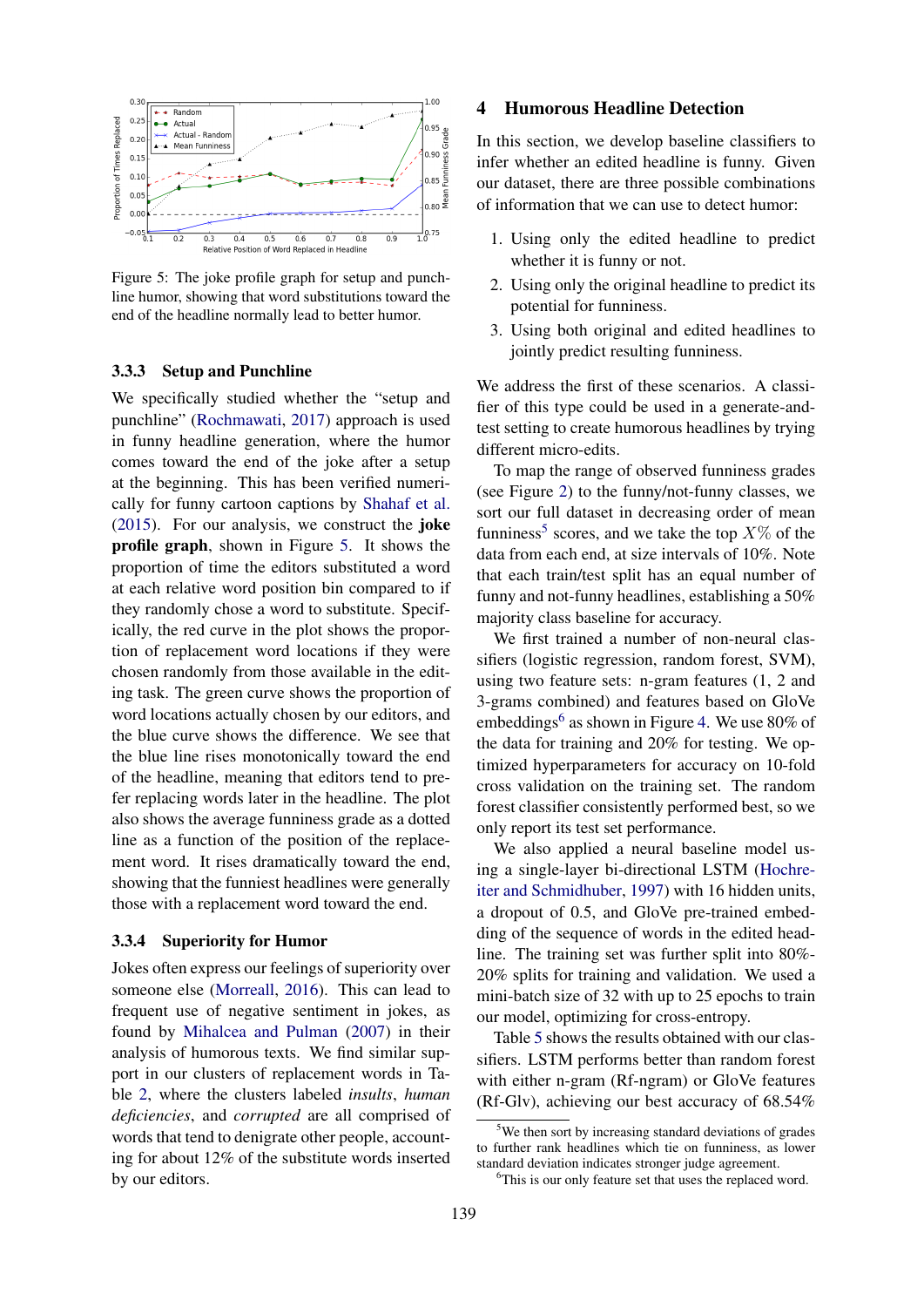|  |  |  | <b>Bin</b> $\begin{bmatrix} 0.4 & 4.8 & 8.12 & 1.2 & 1.6 & 1.6 & 2.0 & 2.0 & 2.4 & 2.4 & 3.0 \end{bmatrix}$ |
|--|--|--|-------------------------------------------------------------------------------------------------------------|
|  |  |  |                                                                                                             |

Table 4: LSTM accuracy for distinct grade bins (upperbounds are inclusive) on the test set for  $X = 40$ .

using  $X = 10$ . We suspect that the reason for the LSTM's superior performance is that it learns predictive interactions between the semantics of the headline's words (via the GloVe embeddings) that trigger the humor<sup>7</sup>.

Table 5 also shows that accuracy generally decreases as X increases, which is expected since higher X implies a smaller separation between funny and not-funny classes, making classification harder. This is further corroborated by the observation that annotator-agreement scores (also shown in Table 5) decrease similarly with increasing  $X$ , indicating that funny and not-funny classes are easier to distinguish at the extreme ends of the dataset for both humans and machines alike.

#### 4.1 LSTM Classification Analysis

We now investigate the test-set performance of the LSTM trained on the dataset obtained using  $X = 40$ , the largest of our experimental datasets for which the class boundaries are distinct.

To analyze how well the classifier predicts the extremes in the test set, we obtained classification accuracy on distinct mean grade bins, presented in Table 4. The LSTM is able to distinguish the far extremes ( $\leq 0.4$  and  $> 1.6$ ) of the test set much more convincingly than the headlines with mean grades in the interval (0.4,1.6]. We found a slightly negative correlation between classification accuracy and standard deviation of grades. Using additional judges for headlines with high standard deviation of grades would possibly improve annotator agreement and classification accuracy.

The LSTM achieved a significantly lower accuracy when an entity (61.8%) was replaced by the micro-edit compared to when a noun (64.5%) or a verb (65.5%) was replaced. For 5 of the 7 bins in Table 4, the entity-replaced headline classification accuracy was lower than when the other two types were replaced, with the LSTM only achieving an accuracy of 47.9% on the (0.8,1.2] bin for entity-replaced headlines. Although the classifier is never shown what has been replaced, it is better at assessing humor when the replaced word is not an entity. Our judges did have access to the replaced word, so we speculate this knowledge is important when the replaced word is an entity, especially when the entity triggers the judge's recollection of their world knowledge surrounding the entity, which the LSTM does not have. Another potential reason is that the pretrained GloVe vectors are trained on web data (840 billion tokens obtained from Common Crawl) no more recent than 2014, which may not appropriately represent common entities in our 2017-2018 headline data.

Next, we qualitatively analyzed the LSTM's classification accuracy towards the two extremes of the dataset, some of which are shown in Table 1. Overall, the LSTM seems to suffer from a relatively high level of brittleness (possibly arising from the unusual writing style in headlines), where correct predictions could be obtained by very little modification to the text. For example, changing "Trump  $\rightarrow$  Trump's" in ID 1 and deleting "Essential Politics:" in ID 3 fix their classification errors. Quotes in headlines also confused the LSTM (e.g., ID 4) since it is sometimes non-trivial to discern the speaker of the quote in a headline.

The classifier often had difficulty figuring out humorous replacements that involve commonsense knowledge (e.g., IDs 7 and 8). Not surprisingly, it also failed to detect offensive replacements as in IDs 13 and 14, where the model probably recognized the incongruity and marked these as funny. World knowledge and cultural references were other challenges (e.g., IDs 4, 9 and 14).

The LSTM was able to figure out some of the obvious negative sentiments which were common in unfunny headlines (e.g., ID 15), and it detected some humor patterns resulting from using words that form a common (but funny in the context) ngram with the adjacent words (e.g., IDs 5 and 6).

Overall, our results show that there is a discernible signal separating funny and and not-funny headlines, even when using relatively shallow features that only take the content of the headline into account (modulo GloVe embeddings which are pretrained and hence contain semantic information gleaned from a larger corpus). We expect that further work, which could examine deeper relationships to current events, historical context, and common sense knowledge, will improve the ability to distinguish funny from not-funny beyond the baselines provided here.

 $7$ Using only words in the original headline produced accuracy in the mid-50% range, suggesting that the LSTM captures some humor impact of the replacement word as input and that some headlines have high potential for funniness.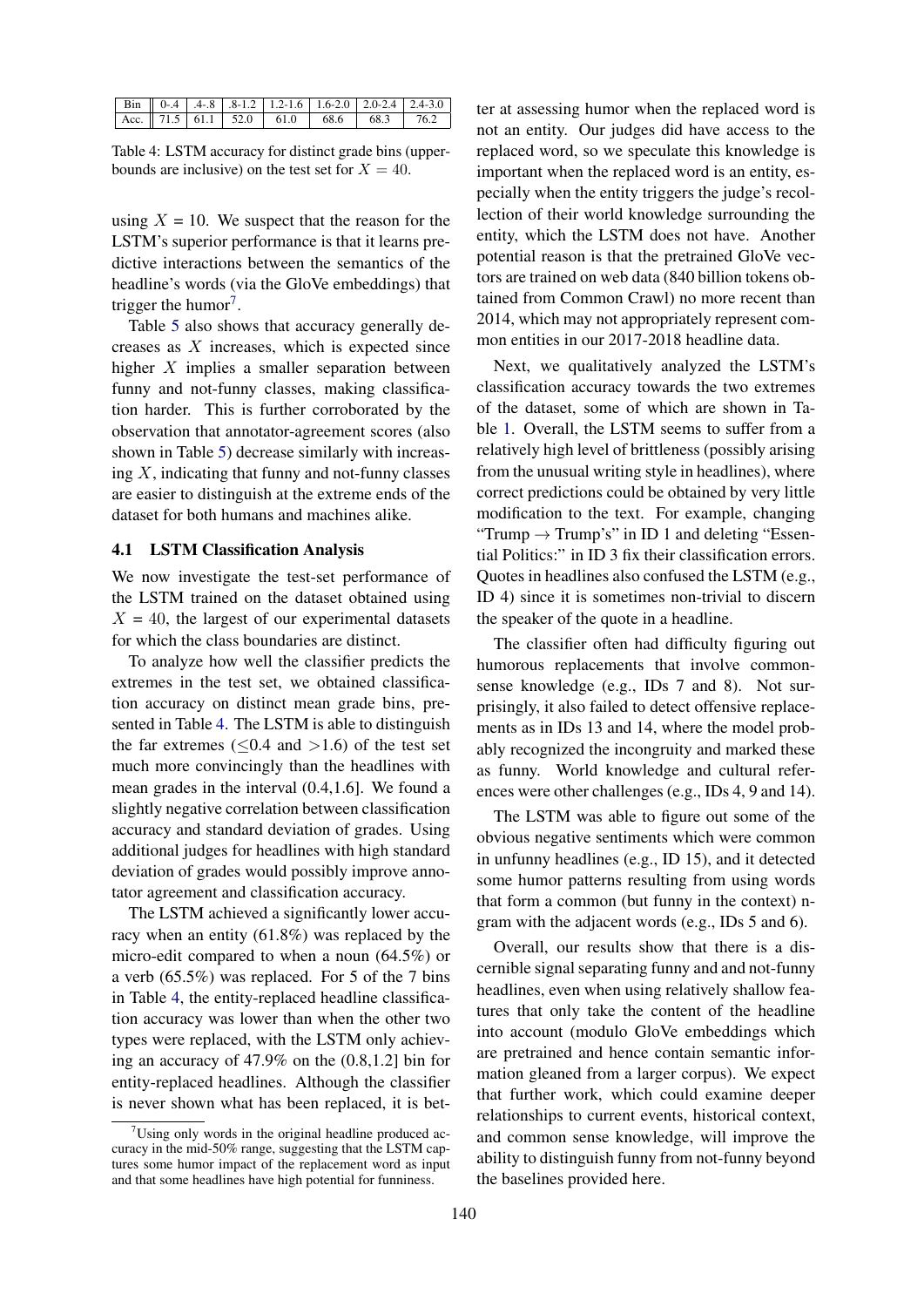| Х  | MaxUF | MinF | $\alpha$ | Rf-Glv | Rf-ngram | Lstm-Glv |
|----|-------|------|----------|--------|----------|----------|
| 10 | 0.2   | 1.8  | 0.66     | 60.27  | 65.56    | 68.54    |
| 20 | 0.4   | 1.4  | 0.49     | 61.67  | 63.41    | 67.21    |
| 30 | 0.6   | 1.2  | 0.37     | 59.43  | 62.96    | 66.11    |
| 40 | 0.8   | 1.0  | 0.27     | 57.45  | 59.35    | 64.07    |
| 50 | 0.8   | 0.8  | 0.20     | 55.63  | 56.52    | 60.63    |

Table 5: Classification accuracy for various funninesssorted dataset proportions and classifiers/feature sets. MaxUF is the highest score for the not-funny class, MinF is the lowest score for the funny class, and we also provide Krippendorff's  $\alpha$  for judge agreement.

#### 5 Related Work

Previous research on automated humor can be divided into work on datasets, analysis, detection, and generation. We will give examples of each.

Datasets are important for automated understanding of humor and for training models. Starting at the simplest linguistic level, Engelthaler and Hills (2018) gathered almost 5,000 English words with funniness ratings for each one. Filatova (2012) found 1,905 Amazon product reviews classified as either regular or ironic/sarcastic, and Khodak et al. (2017) collected 1.3 million sarcastic statements from Reddit and a much larger set of non-sarcastic statements. Mihalcea and Strapparava (2005) collected about 24,000 oneliner jokes, Potash et al. (2017) shared a dataset to rank funny tweets for certain hashtags, and Miller et al. (2017) created a task for pun detection.

Humor analysis, as we have done, is aimed at understanding what makes something funny. Building on the word-level corpus of Engelthaler and Hills (2018), Westbury and Hollis (2018) developed models to predict the funniness of 4,997 words. Looking at multi-word, but still short text, Shahaf et al. (2015) analyzed cartoon captions in order to understand what made some funnier than others. The work that is most similar to ours is from West and Horvitz (2019), who looked at pairs of funny and normal headlines. While we employed editors to create funny headlines from serious ones, they went the other way using a Webbased game, producing and analyzing 2,801 modified versions of 1,191 satirical headlines.

Humor detection is characterized by determining if a given text is funny or not. Examples include Khodak et al. (2017), detecting sarcasm in Reddit and Davidov et al. (2010) detecting sarcasm in Amazon product reviews and Twitter. Barbieri and Saggion (2014) and Reyes et al. (2012) showed how to detect humorous tweets, and Kiddon and Brun (2011) detected double entendres.

Generating humor is a difficult problem. Past work includes Binsted et al. (1997) producing punning riddles, funny acronyms from Stock and Strapparava (2003), jokes of the type "I like my coffee like I like my war, cold" by Petrovic´ and Matthews (2013), and filling in Mad Libs $<sup>(R)</sup>$ </sup> by Hossain et al. (2017). Our headline work has the potential to help in humor generation, moving away from jokes with a strong template to more free form.

#### 6 Conclusion and Future Work

We have developed and released Humicroedit, a carefully curated dataset of 15,095 headlines with simple edits designed to make them funny. The dataset specifies the edits and also comes with five funniness scores for each edited headline. The simple replacement edits facilitate focused analysis on what causes the humor. We showed how our data supports, in a quantitative way, humor theories about length of joke, incongruity, superiority, and setup/punchline. Finally, we developed baseline classifiers that show how well we can distinguish funny edits from non-funny edits using simple linguistic features.

We expect our dataset will facilitate research in humor and natural language processing. Headlines present unique challenges and opportunities, because their humor is largely topical, depending on a knowledge of current events and prominent people and entities.

Future work with this data could include deeper features for assessing humor. We expect that humor detection would likely improve using features that incorporate world knowledge and common sense. Likewise, there may be something to learn by analyzing topical jokes from professional comedians. With our single-word edits, this analysis becomes easier, because we are looking at the minimal change in a headline to make it funny. Additionally, if we can better understand what makes a headline funny, we may be able to automatically generate funny headlines and even personalize them to particular readers.

## Acknowledgments

We thank Daniel Gildea for carefully reviewing our paper and for his advice on the machine learning experiments. We also thank the NAACL reviewers for their various helpful suggestions.